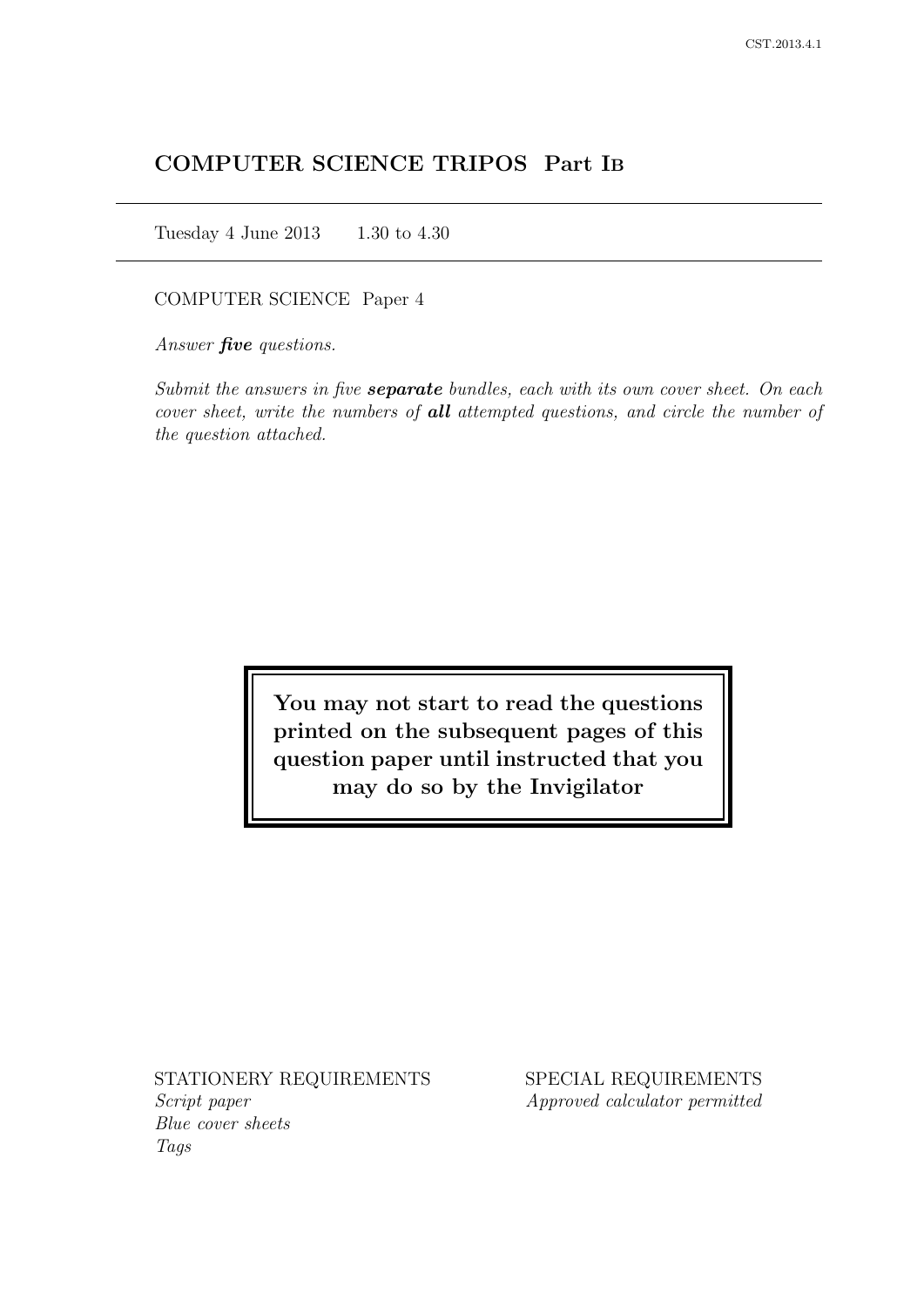# 1 Artificial Intelligence I

- (a) Describe the basic algorithm for performing local search. Give an example of a search problem for which it is an appropriate solution, and an example of a search problem for which it is not. When would an algorithm such as  $A^*$  search be preferred? [7 marks]
- (b) Give two examples of a situation that might reduce the effectiveness of the basic local search algorithm. For each example you give, describe in detail a modification to the basic algorithm that might be used to overcome it.

[8 marks]

 $(c)$  It is suggested to you that an application previously addressed as a *constraint* satisfaction problem might alternatively be solved using some variant of local search. Is this a reasonable suggestion? If it is, then outline a way in which it might be achieved. If not, then provide a reasoned discussion explaining why.

[5 marks]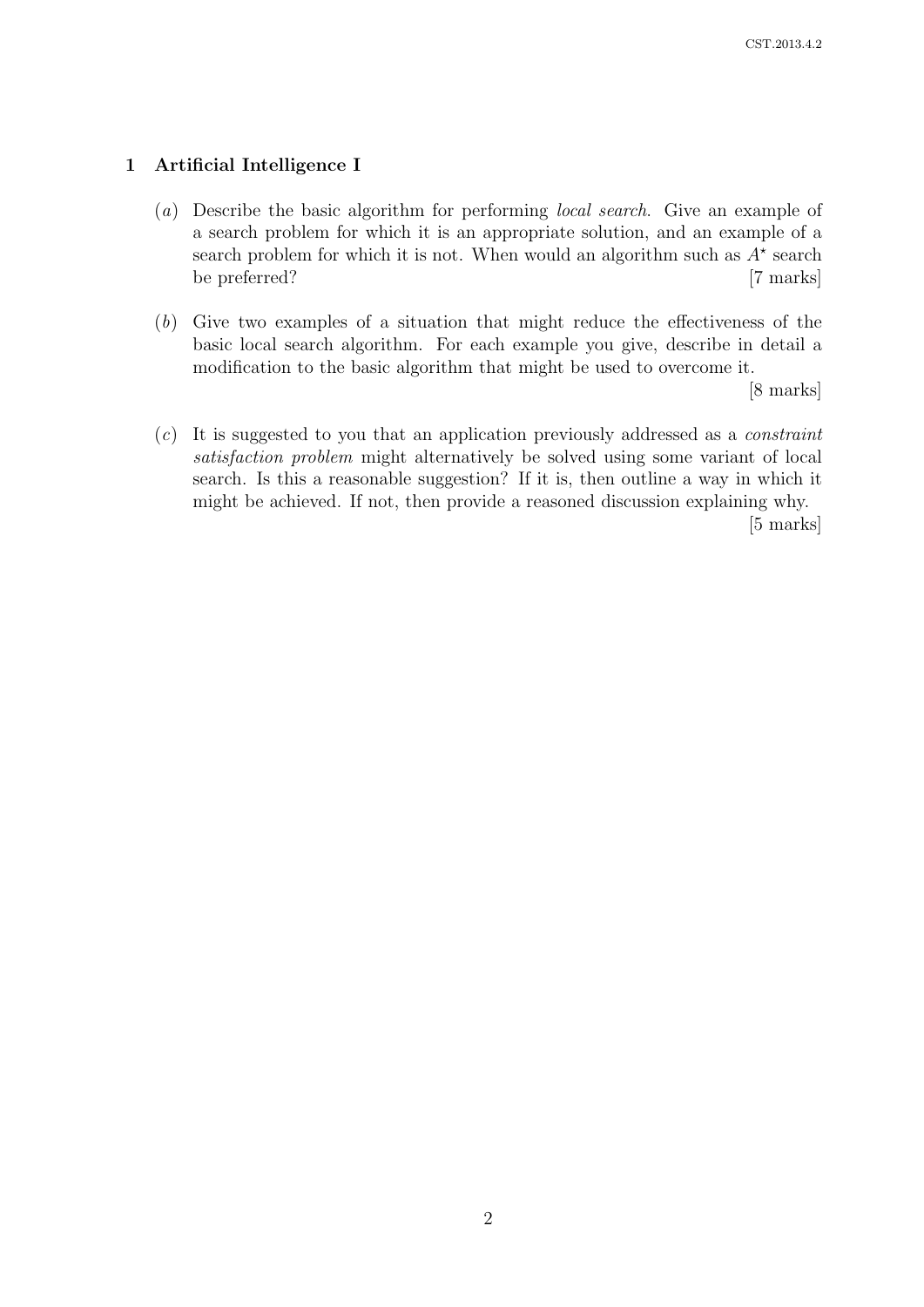#### 2 Artificial Intelligence I

We wish to solve a *supervised learning* problem using a *perceptron* computing the function

$$
h(\mathbf{w}; \mathbf{x}) = \sigma\left(\mathbf{w}^T \mathbf{x}\right)
$$

where **w** is a vector of *weights*, **x** is a vector of *features* and  $\sigma(z) = 1/(1 + e^{-z})$ . We have a set of m labelled examples  $\mathbf{s} = ((\mathbf{x}_1, o_1), \dots, (\mathbf{x}_m, o_m))$  where  $o_i \in \{0, 1\}.$ 

(a) Derive the gradient descent training algorithm for training the perceptron by minimizing the error function

$$
E(\mathbf{w}) = \sum_{i=1}^{m} (o_i - h(\mathbf{w}; \mathbf{x}_i))^2.
$$

You may if you wish employ the result

$$
\frac{d\sigma(z)}{dz} = \sigma(z)(1 - \sigma(z)).
$$
 [7 marks]

- (b) We are now told that some training examples are more important than others, and it is thus more important that, after training, there is only a small difference between  $o_i$  and  $h(\mathbf{w}; \mathbf{x}_i)$  for these examples. Derive a new version of the training algorithm that takes this modification into account. [6 marks]
- (c) Having trained a classifier  $h(\mathbf{w}_{opt}; \mathbf{x})$  in part (a) using the training data available, a colleague presents you with a second classifier  $h'(\mathbf{w}'_{opt}; \mathbf{x}')$ . Your colleague has trained this classifier using the same number of examples and the same labels, but a different collection of features, so for their classifier the training data was

$$
\mathbf{s}' = ((\mathbf{x}'_1, o_1), \dots, (\mathbf{x}'_m, o_m)).
$$

Devise a way in which you might perform further training in order to combine the two classifiers  $h$  and  $h'$  into a single, possibly more powerful, classifier.

[7 marks]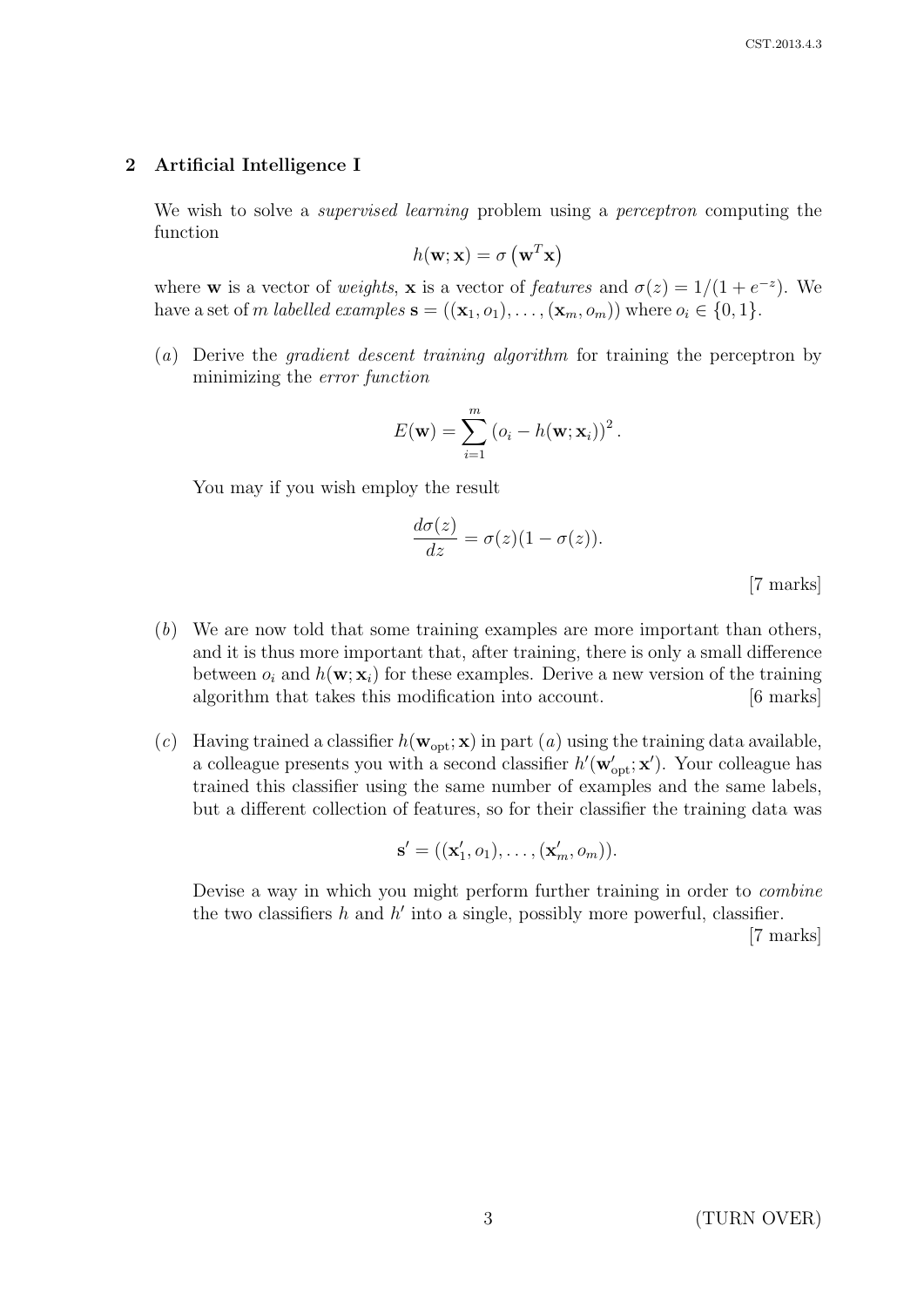## 3 Computer Graphics and Image Processing

- (a) Explain the difference between an explicit formula, a closed form and a parametric form for a curve in two dimensions. Give examples to illustrate your answer. [3 marks]
- (b) Explain the term mathematical continuity  $(C_n)$  when joining two curves.

[2 marks]

- $(c)$  Give the formulation of a cubic Bézier curve in two dimensions, explaining the rôle of the parameter and control points. [4 marks]
- $(d)$  Consider the joint between two cubic Bézier curves. State and prove constraints on their control points to ensure:

| $(i)$ $C_0$ continuity at the joint;          | [2 marks] |
|-----------------------------------------------|-----------|
| $(ii)$ $C_1$ continuity at the joint;         | [4 marks] |
| ( <i>iii</i> ) $C_2$ continuity at the joint. | [3 marks] |

 $(e)$  Discuss the implications of requiring  $C_3$  continuity at the joint between two cubic Bézier curves. [2 marks]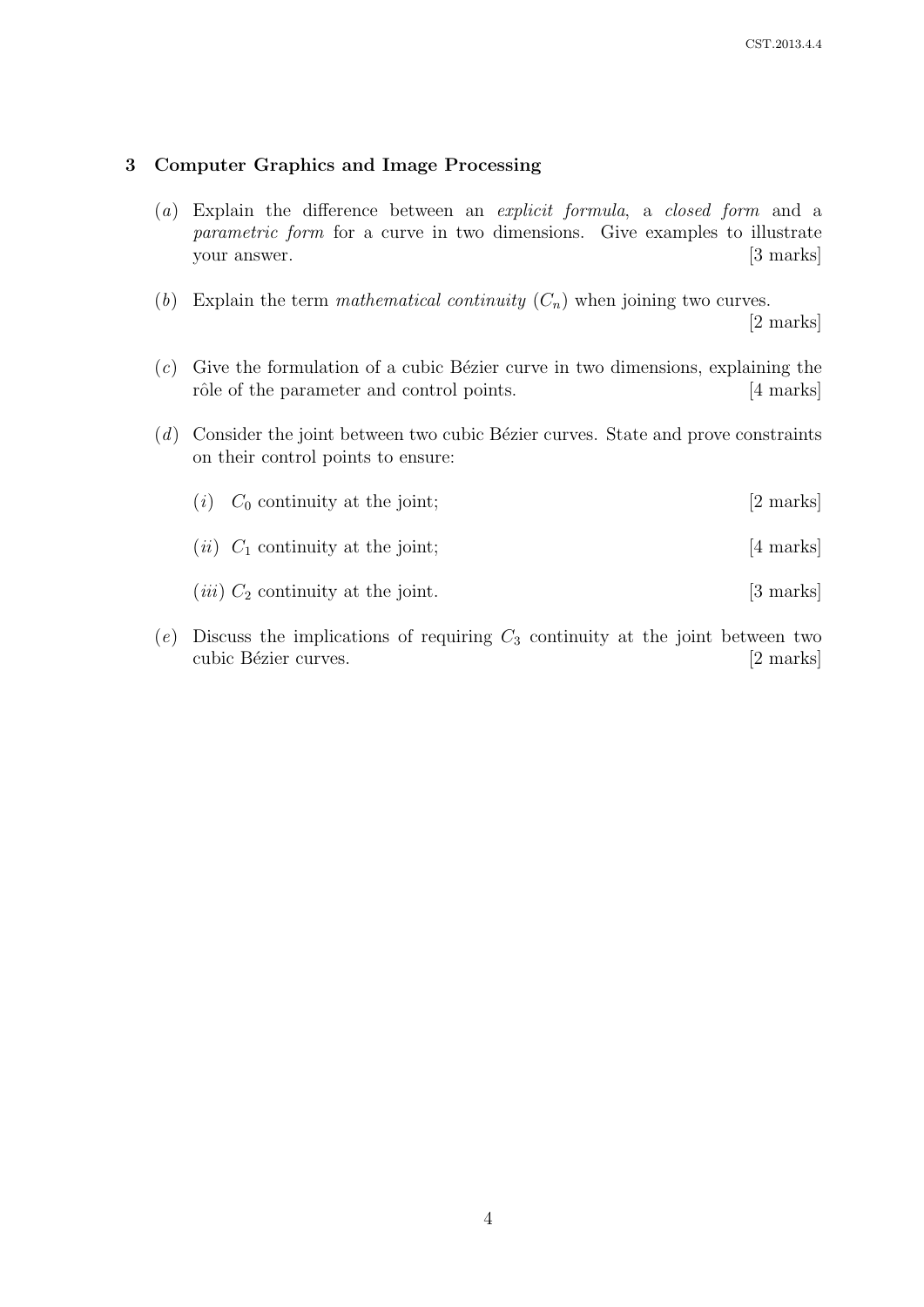# 4 Computer Graphics and Image Processing

- (a) Describe, in detail, an algorithm to perform error diffusion on a greyscale image. Your algorithm should take a greyscale image, with eight bits per pixel, and convert it to a black and white image, with one bit per pixel, at the same resolution. [8 marks]
- (b) An inventor produces a display where each pixel can have one of three values: white, mid-grey, or black. Such a display can be built by, for example, using rotating triangular blocks of painted wood. The figure shows the back view of a row of five pixels with the central pixel turning. From left to right the pixels are showing, to the front side: black, black, turning, white, black.



Modify your algorithm in part  $(a)$  to handle these three-valued pixels.

[4 marks]

(c) Describe, in detail, the modifications required to turn the display described above into a colour display. Your display, through use of an appropriate error diffusion algorithm, should be able to display error-diffused versions of 24-bit RGB colour images. [8 marks]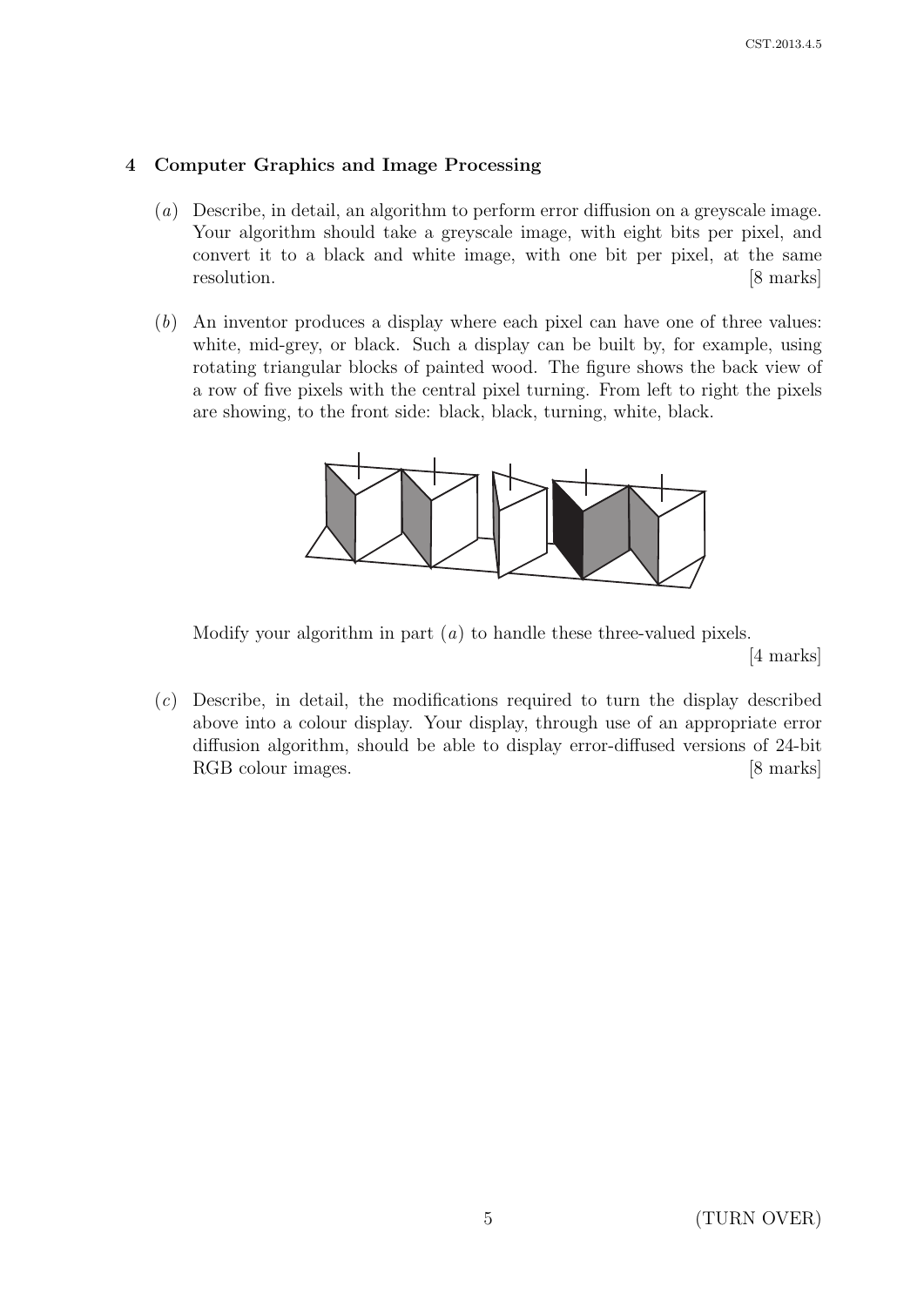#### 5 Databases

The lectures defined Boyce-Codd Normal Form (BCNF) as follows. A relational schema R is in BCNF if for every functional dependency  $X \rightarrow A$  either

- $A \in \mathbf{X}$ , or
- **X** is a superkey for  $R$
- (a) Present a relational schema (with functional dependencies) that is not in BCNF and explain how BCNF is violated. [3 marks]
- (b) Describe a problem that could be encountered in a database implementing your schema. [3 marks]
- (c) Decompose your schema into smaller relations that are in BCNF. Justify your answer. [3 marks]
- (d) Discuss one cost and one benefit involved in the kind of schema normalisation performed in  $(c)$ . [2 marks]
- $(e)$  Is every BCNF schema free from the problem you described in  $(b)$ ? Explain your answer. [3 marks]
- (f) Describe a scenario in which the relations you describe in  $(c)$  are derived directly from an Entity/Relationship (ER) model. [6 marks]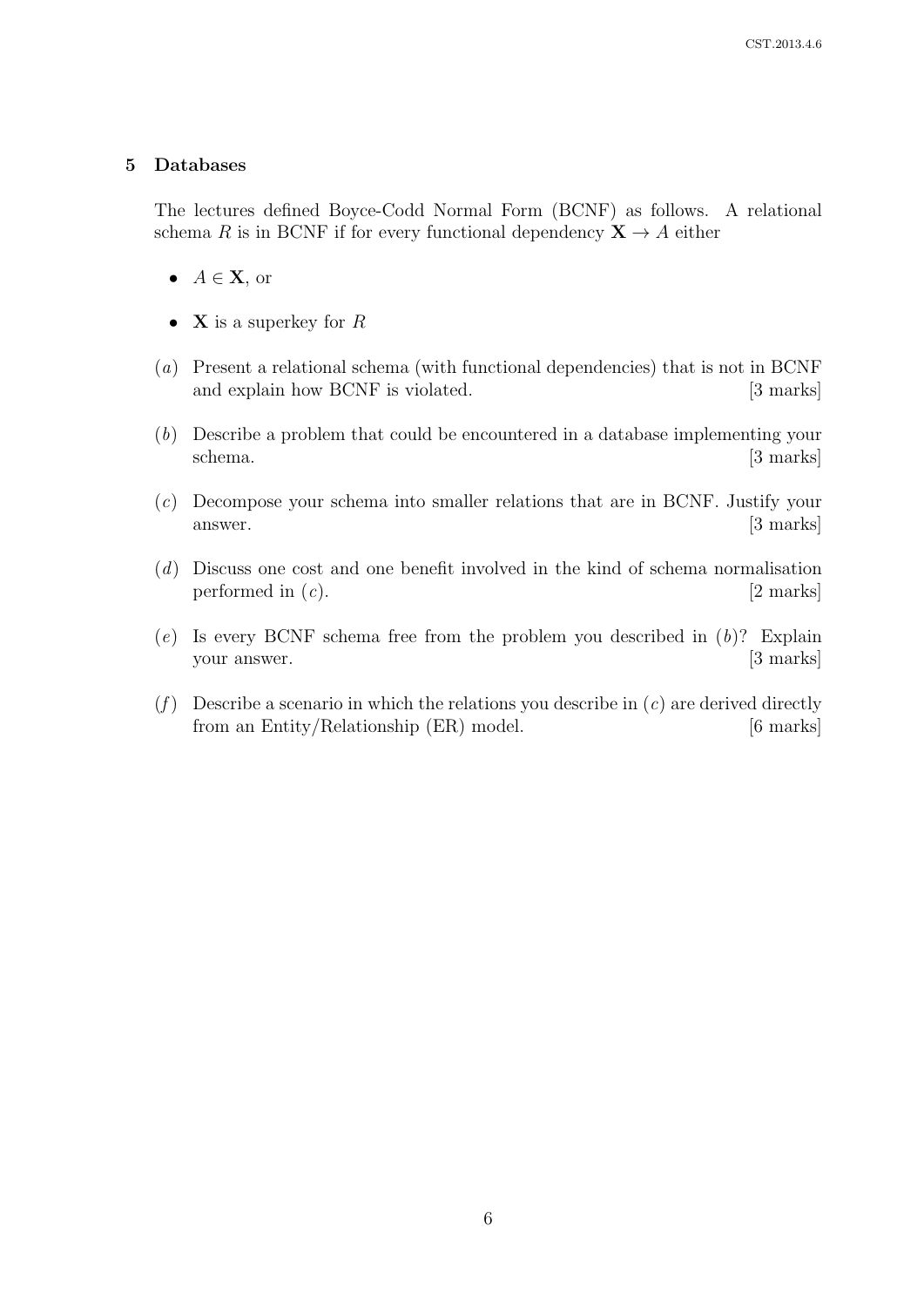#### 6 Databases

- (a) Explain how data duplication and data redundancy are distinct concepts in relational database design. [2 marks]
- (b) What is meant by the term on-line transaction processing (OLTP)? [2 marks]
- (c) What is meant by the term on-line analytic processing  $(OLAP)?$  [2 marks]
- (d) Describe how the task of designing an OLTP system would differ from that of an OLAP system. [4 marks]
- (e) Suppose that an OLAP database contains data extracted from an OLTP database.
	- $(i)$  How might the presence of NULL values in the OLTP database complicate the task of data extraction? [5 marks]
	- $(ii)$  How might schema migration of the OLTP database complicate the task of data extraction? [5 marks]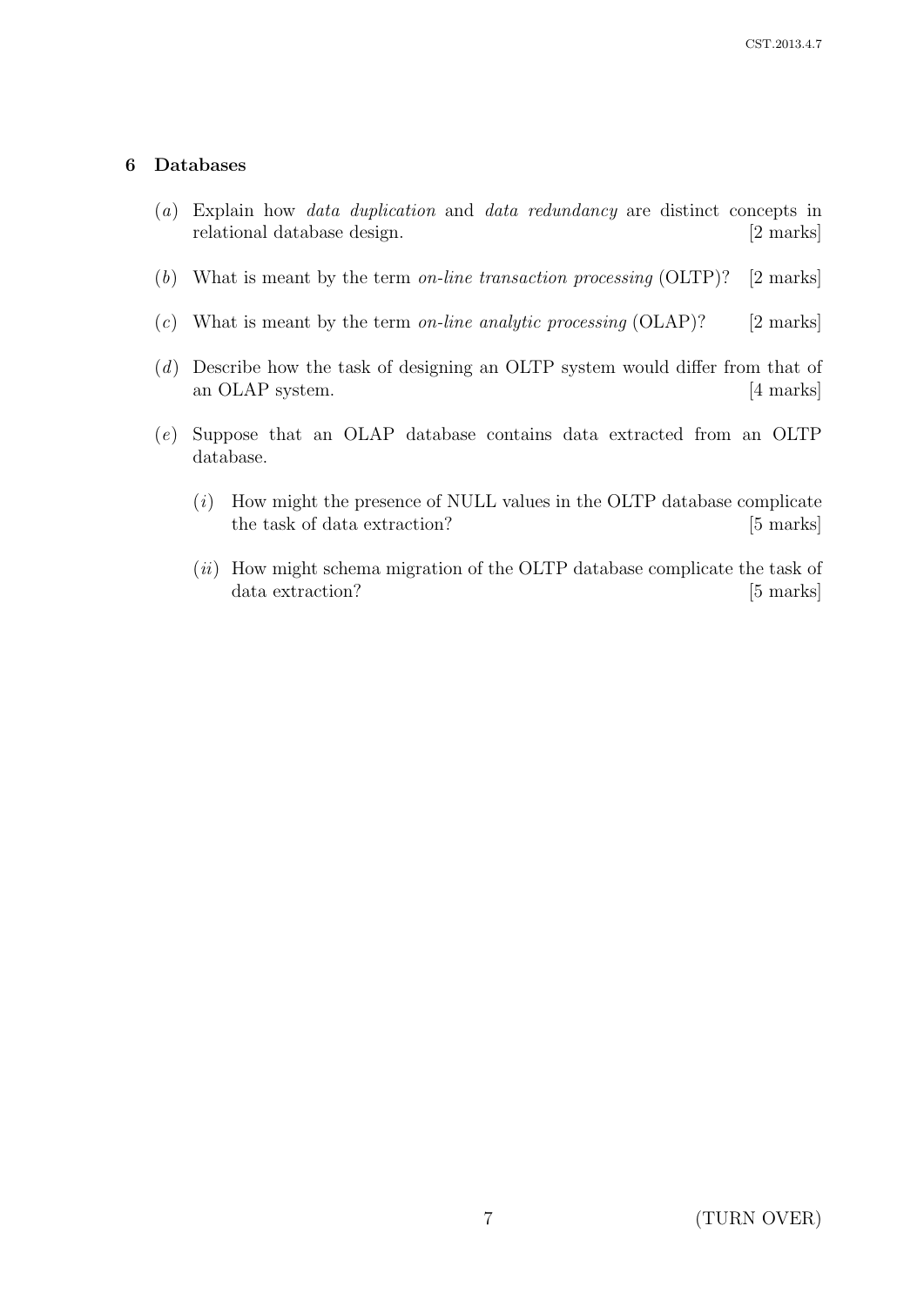## 7 Economics and Law

- (a) Explain the criminal offences created by the various sections of the Computer Misuse Act. [12 marks]
- (b) What offences are likely to be committed in the following circumstances?
	- $(i)$  Alice recruits 10,000 volunteers who run software she has written to protest against the banking industry. The software repeatedly sends transactions to a payment network gateway. The transactions are not valid, so no money is moved. However, the transaction volume is such that the gateway cannot process valid transactions from merchants. [4 marks]
	- $(ii)$  Bob writes software which does the same as Alice's. However, instead of having it run by volunteers, he hacks an adult website and gets its customers to install and run his software in the mistaken belief that it is codec that they need in order to watch the site's content. Otherwise his protest has exactly the same effect as Alice's. [4 marks]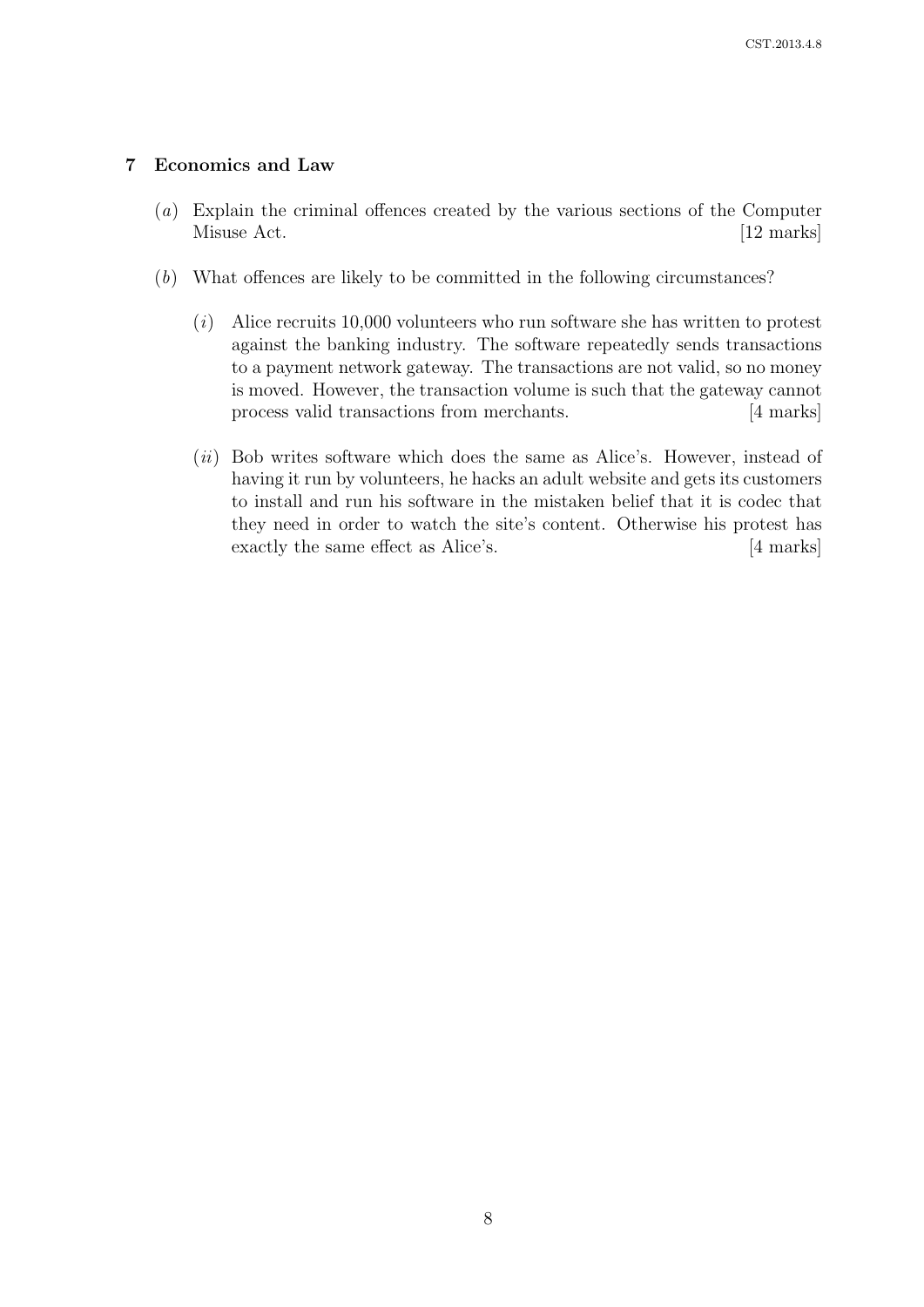## 8 Security I

(a) In the Galois field  $GF(2^8)$  modulo  $x^8 + x^4 + x + 1$ , calculate

| ( <i>i</i> ) the difference $11001010$ minus $10010011$ ; | $[2 \text{ marks}]$ |
|-----------------------------------------------------------|---------------------|
|-----------------------------------------------------------|---------------------|

- (*ii*) the product  $01001011$  times  $00001001$ . [6 marks]
- (b) Briefly explain two advantages that arithmetic in  $GF(2^{128})$  has over arithmetic in  $\mathbb{Z}_{2^{128}}$  when designing cryptographic algorithms. [6 marks]
- (c) Given a block cipher  $E_K$  and a corresponding decryption function  $D_K$ , provide a formula for the decryption of the following modes of operation and state for each whether the  $E_K$  or  $D_K$  calculations required during decryption can be executed in parallel: CBC, OFB, CTR. [6 marks]